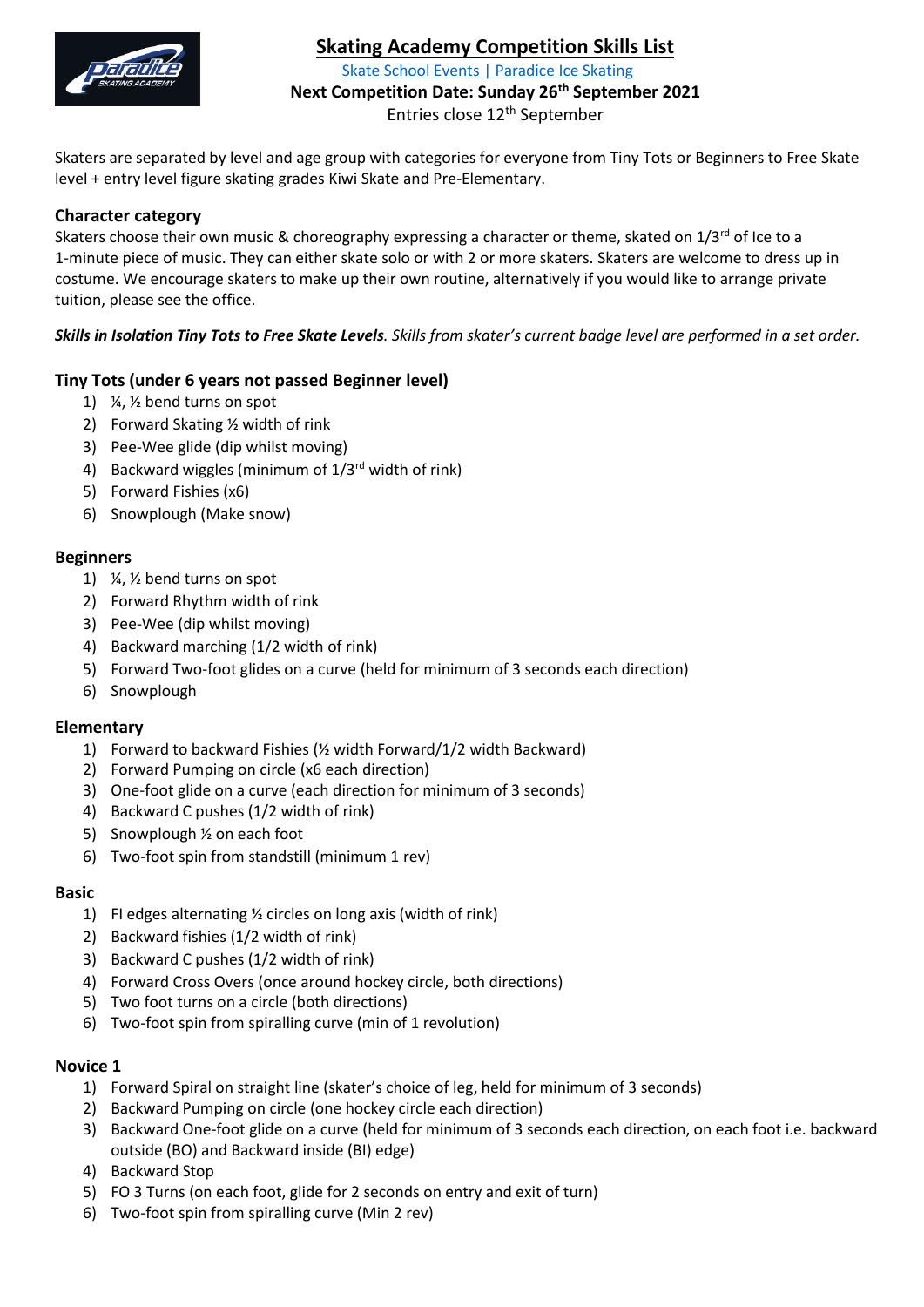## **Novice 2**

- 1) Backward Outside (BO) Edges alternating ½ circles on long axis (width of rink)
- 2) Forward Spiral on a curve (held for minimum of 3 seconds)
- 3) Two-foot jump forwards to backwards
- 4) Backward Cross overs (one hockey circle each direction)
- 5) FI 3 Turns (on each foot, glide for 2 seconds on entry and exit of turn)
- 6) One-foot spin (1 rev)

## **Advanced**

- 1) Forward Crossovers in a serpentine pattern (3 half circles)
- 2) jumping forward 3 turn (each direction, choice of Forward outside or inside)
- 3) BI Edges (alternating ½ circles on long axis (width of rink)
- 4) Backward Spirals on curve (held for minimum of 3 seconds)
- 5) T Stop
- 6) One foot Spin, Marching spin (alternate feet during spin for minimum of 3 revolutions)

# **Free Skate 1-3**

- 1) Spiral Sequence (2 Spirals on different feet, direction and edge, each held for 3 seconds)
- 2) Bunny Hop
- 3) Backward Crossovers in a serpentine pattern (3 half circles)
- 4) Waltz Jump
- 5) Width of rink step sequence (Min 2 diff. turn & 3 diff steps)
- 6) ½ Flip Jump
- 7) Choice of Salchow or Toe Loop Jump
- 8) Choice of A or B
	- A) Back Spin (Min. 2 rev. note higher value skill)
	- B) Two foot spin in half sitting position

## **As per NZIFSA** 226.3 competition requirements 200 SECTION - [COMPETITIONS \(nzifsa.org.nz\)](https://www.nzifsa.org.nz/rules/2021%20Rules%20&%20Regulations%20200%20Section%20V2.pdf)

**Kiwi Skate** Music length up to 1min 40 sec, to include

- a) Optional jump, different from those below (may be a jump combination consisting of only two jumps, jumps performed solo may be repeated once in combination)
- b) Salchow
- c) Toe loop
- d) Upright spin without change of foot (min 3 revs)
- e) Simple Step Sequence (at least one half the length of the rink) with a fixed Base value and evaluated in GOE only.

*Recommended to include;*

- *Transition sequence, covering a minimum of ½ the ice with one or more forward or backward spiral, spread eagle, Ena bauer or pivot movements.*
- *simple connecting movements between elements*
- *An opening and closing movement (Other movements allowed)*

## *[categories approved by NZIFSA]*

**Pre-Elementary** Music Duration: up to 2 minutes 15 seconds, to include

a) Optional jump (selected from loop, flip or Lutz)

b) Optional jump (selected from loop, flip or Lutz); different to the jump performed in a).

c) Salchow

d) Toe loop

e) Upright spin without change of foot (min 3 revs)

f) Simple Step Sequence (at least one half the length of the rink) with a fixed Base value and evaluated in GOE only.

# **Skate School Synchronized**

- ➢ **Skate School Synchronized A**: Skaters more advanced, working on tests, some, but not all, may have NZIFSA Test 0
- ➢ **Skate School Synchronized B**: All skaters are still in skate school and have no tests
- ➢ **Skate School Synchronized Adult**: Majority of skaters are over 18, some but not all, may have NZIFSA Test 0